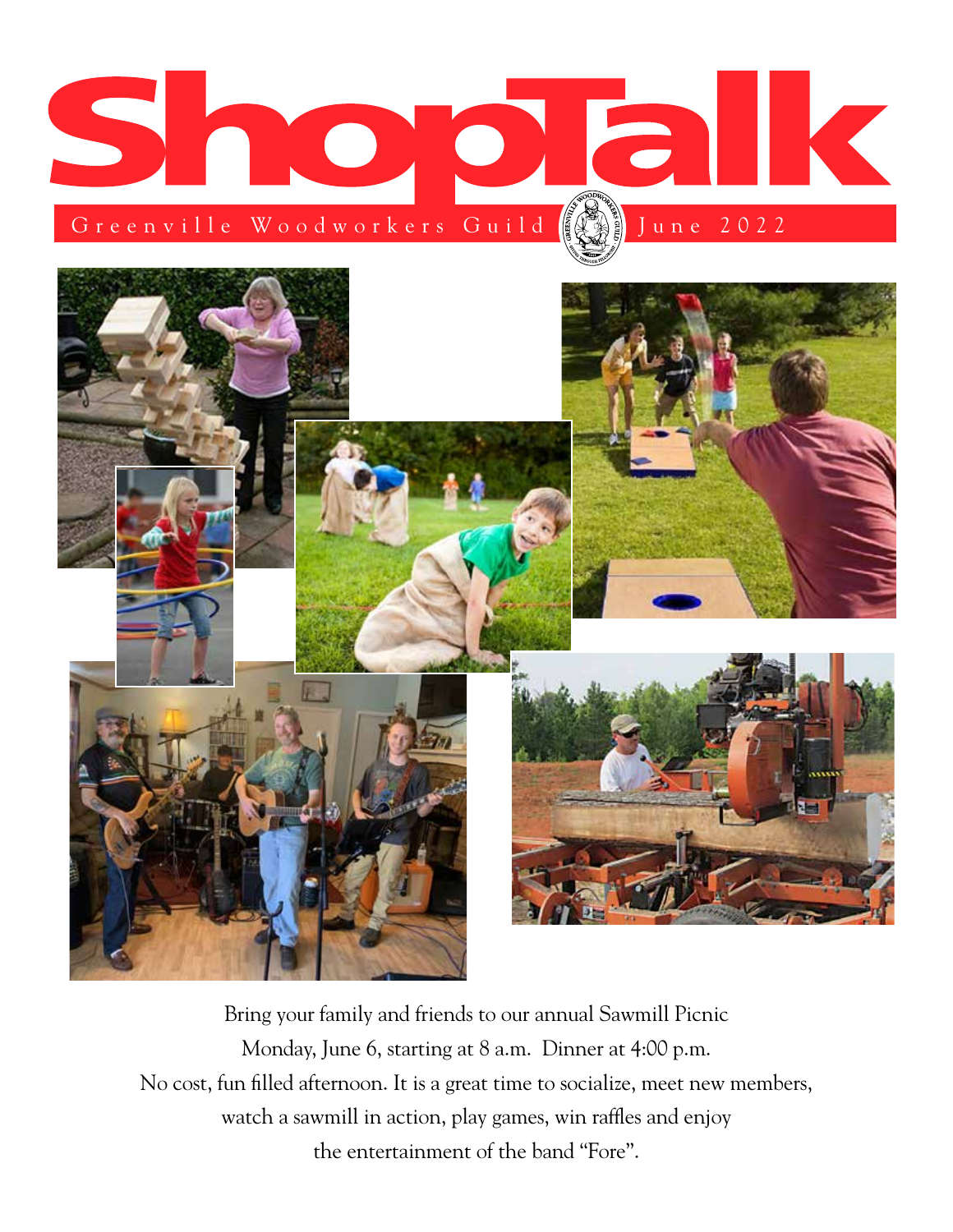# ANNUAL SAWMILL PICNIC

## Monday, June 6, 2022

This event will replace the June monthly evening meeting.

Sawmill 8:00 a.m. - 4:00 p.m. Games & Entertainment (Band "Fore") 1:00 p.m. - 4:00 p.m. Dinner 4:00 p.m. Complimentary Mutt's dinner for Guild members, spouses & their children Be sure to visit the raffle, woodturning, and watermelon booths.

### **Sawmill Guidelines**

Logs can begin arriving at 8:00 a.m. (no earlier)\_Sawmill ends at 4:00 p.m. Log requirements: Length: 8' to 12'

Diameter: Minimum 8" - Maximum 24"

Only one log per member at a time. Additional logs must go to the back of the line - NO EXCEPTIONS.

Blade replacement: Other than normal breakage of a blade, the cost to the member is \$35 per replacement blade if damage is due to nails, miscellaneous metals, or any other obstruction.

### **Registration**

Registration closes Monday, May 30, at 11:00 p.m. Please register yourself and the number of your guests, so we may plan accordingly. No fee for members and their family!

To register go to: greenvillewoodworkers.com, Members Only, and log in. Under Members Only, go to Class/Events List or Calendar and register for the Sawmill Picnic.

Tables and chairs will be set up inside as usual. Please feel free to bring your lawn chairs if you want to relax and watch the games outside. \*\*\* Photos will be taken and posted publicly\*\*\*

> Have a great day at your Guild! Susan Ingram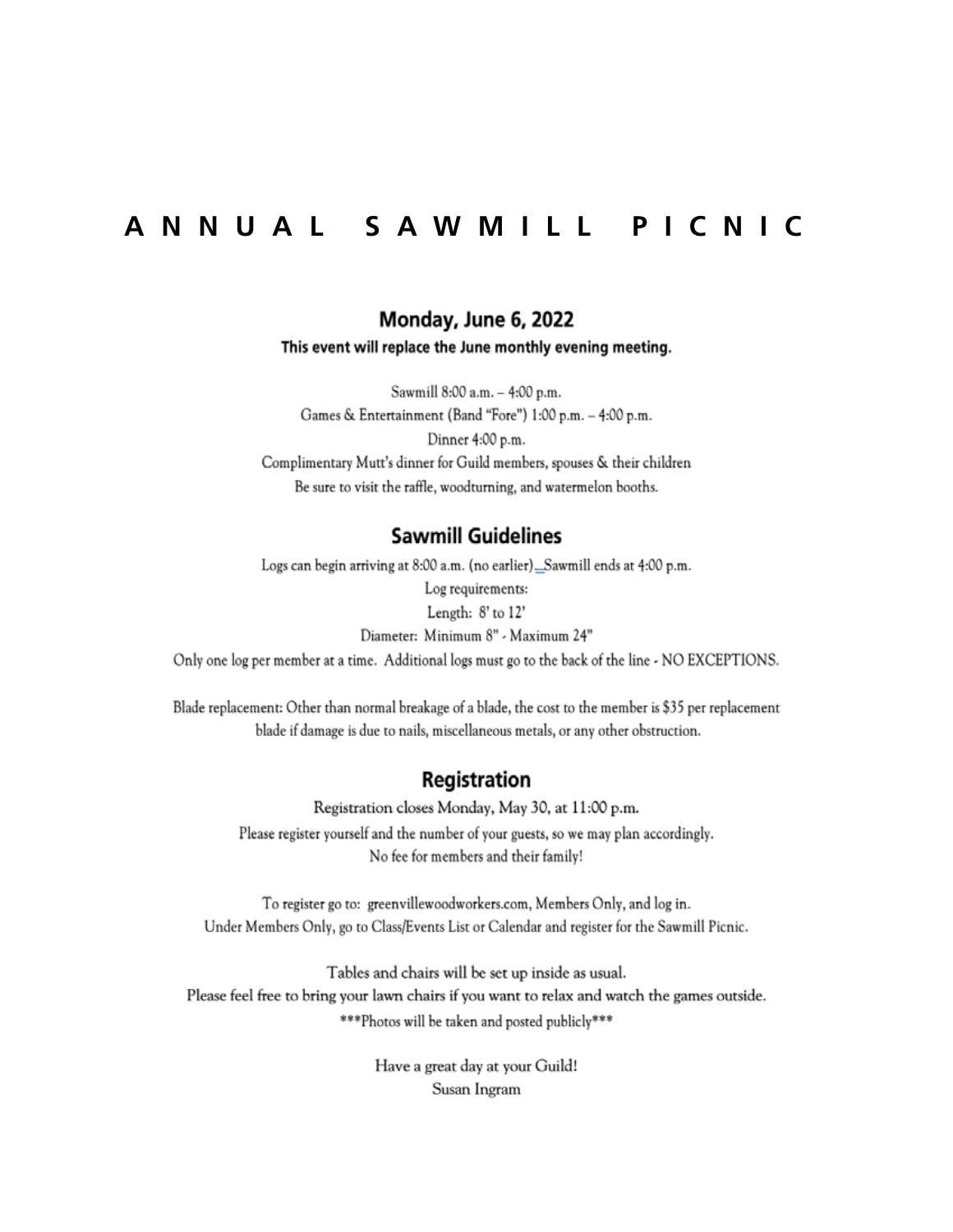**Joe Boyd** *President*



#### THE PRESIDENTS CORNER

During the month of March, I celebrated my 65th birthday. Admittedly, and humorously, I have wanted to be 65 for a quite some time solely for the option of being Medicare eligible! Ironically, today the internet led me to an article discussing "Late Adulthood" in which late adulthood was defined as the age of 60 and onward. Suddenly I was faced with the reality that I had entered this stage called "late adulthood" five years ago! Shouldn't I have been notified? What happened to the "Golden" years? Good grief! The author went on to suggest that during this stage of adulthood, one might give thought as to what their legacy might be for future generations. What will be the gift that we leave? A legacy gift does not necessarily signify money and, in fact, can take on many forms of "gifting".

A couple of weeks ago, I was in the sanding room when Jim Kilton entered through the plastic curtain. Somewhat surprised to see a woodturner enter the sanding room, I immediately noticed

that Jim was accompanied by a younger man who was introduced to me as his grandson. My first thought was how wonderful it is for Jim to have the luxury of mentoring a grandson while building a project at the guild. During our conversation, I learned that Jim has two grandsons who are now members of the guild. Proudly, Jim is mentoring both grandsons, Jared Kilton and Casey Woody, on individual projects. How heartwarming it was to witness Jim as he poured his passion for woodworking into his grandsons by gently teaching and coaching them, leaving a legacy that will not be forgotten by Jared or Casey.

Legacy gifting can also take on the form of a "Work legacy" in which someone is observed by others as being consistently reliable, trustworthy, and faithfully fulfilling a role. That is the type of legacy that Bill and Marge Brett have gifted the guild. For the last ten years, on a weekly basis, Bill and Marge have quietly entered the guild, collected the money/charge slip envelopes

from the depository, and participated in the accounting of guild funds…no fanfare or expectation of being highlighted, but faithfully performing a duty within the guild that few would even know about. We are grateful to Bill and Marge for their dedication and time spent at the guild and we will perhaps never know how many people they have influenced in their unselfish gift of time to the guild.

While many of us may not have the luxury of mentoring a grandchild in woodworking, there is no end to the ways that our members can, and do, give back to the guild. I would again encourage you to find a place to jump in. What will be your legacy?

#### Joe Boyd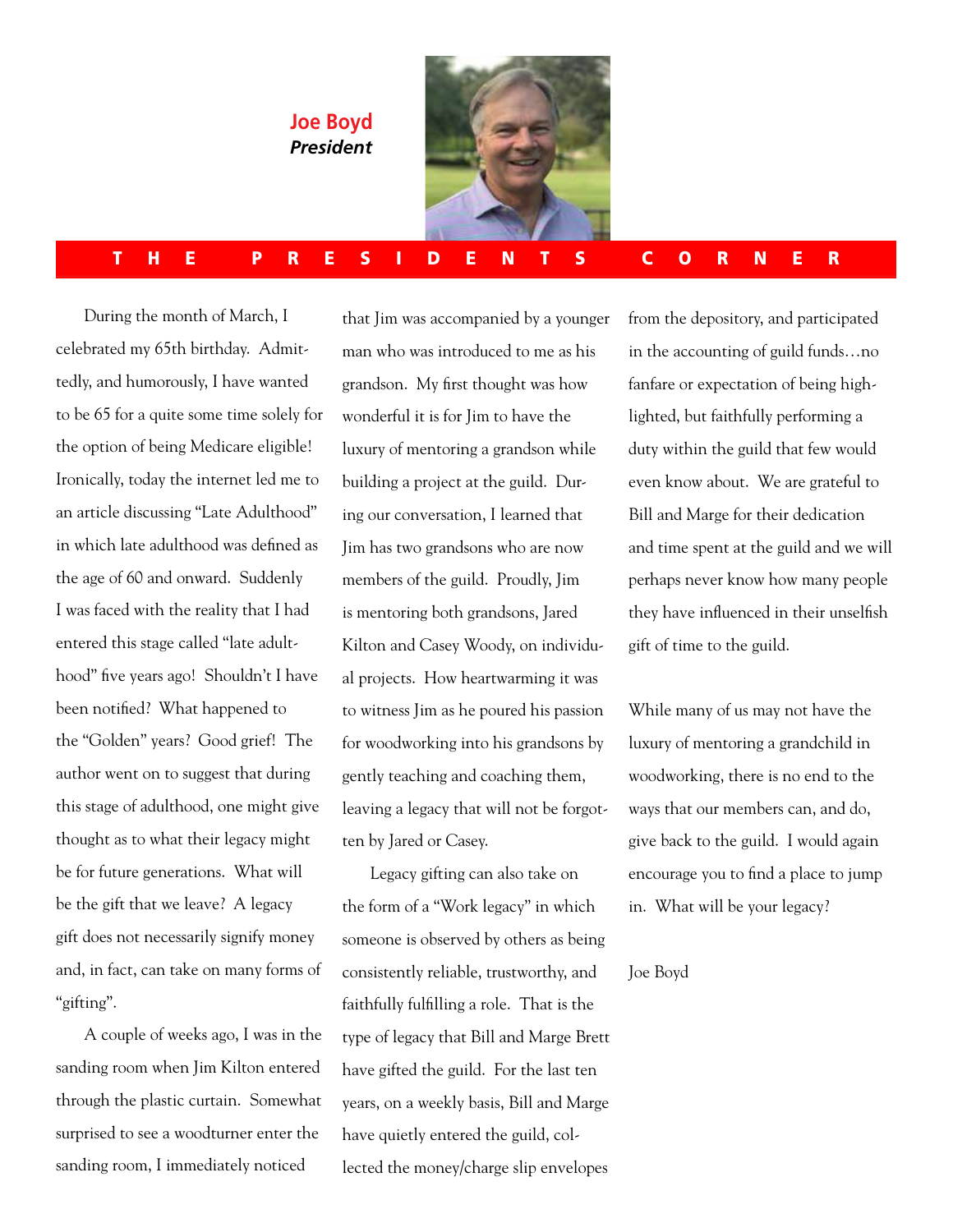## **The Board wants you to know….**

#### Election Results

At the May Membership Meeting, there were three At-Large positions of the Board that were up for election. For the first time in the history of the guild, we had seven nominees to fill the three positions. The membership elected Jon Rauschenbach (who is currently serving the Board), Charlie LeGrand and Bill Schmidt to be the At-Large Members for the term that begins September 1, 2022. The Board thanks all of the members who put forth their name for consideration. Each nominee was a member who has greatly served the guild in years past and we are grateful for your contributions to the guild. Please join me in congratulating first-time GWG Board members, Charlie and Bill.

Please be reminded that your Board of Directors does not meet in secrecy or withhold the sharing of information. Any member of the guild is allowed to observe Board meetings. Members are not allowed to participate in the discussions or deliberations and may only address the Board if invited to do so with a majority vote of the Board members.

Joe Boyd President

## **GWG New Members**

| Neil Bourne Simpsonville, SC     |
|----------------------------------|
| James Cole Greenville, SC        |
| David DennyGreenville, SC        |
| Robby FlairGreenville, SC        |
| Brian Graham  Greer, SC          |
| Jim Hentges Simpsonville, SC     |
| Mike Hogan Travelers Rest, SC    |
| Jim Leininger Greer, SC          |
|                                  |
| Cody Penland Simpsonville, SC    |
| Buhgaboo Schmitz  Greenville, SC |
| Brian Sofield Simpsonville, SC   |
| Ken Spence Greenville, SC        |
| Andrew Young Greer, SC           |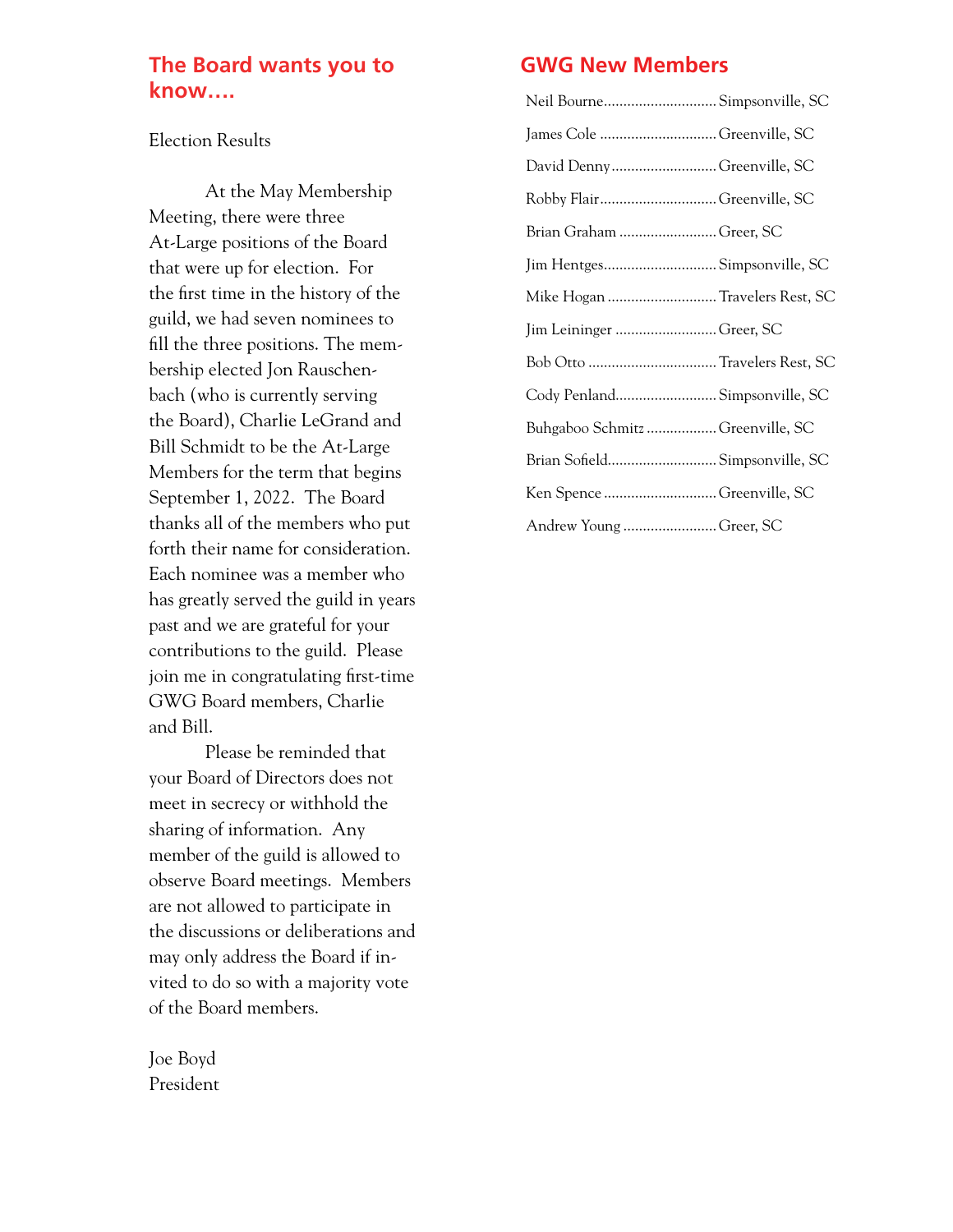# **GWG ACTIVITY REPORT**

## CHARITABLE PROJECTS / April 1 to April 30, 2022

### Hours

## MENTORING CLASSES / April 1 to April 30, 2022

#### Hours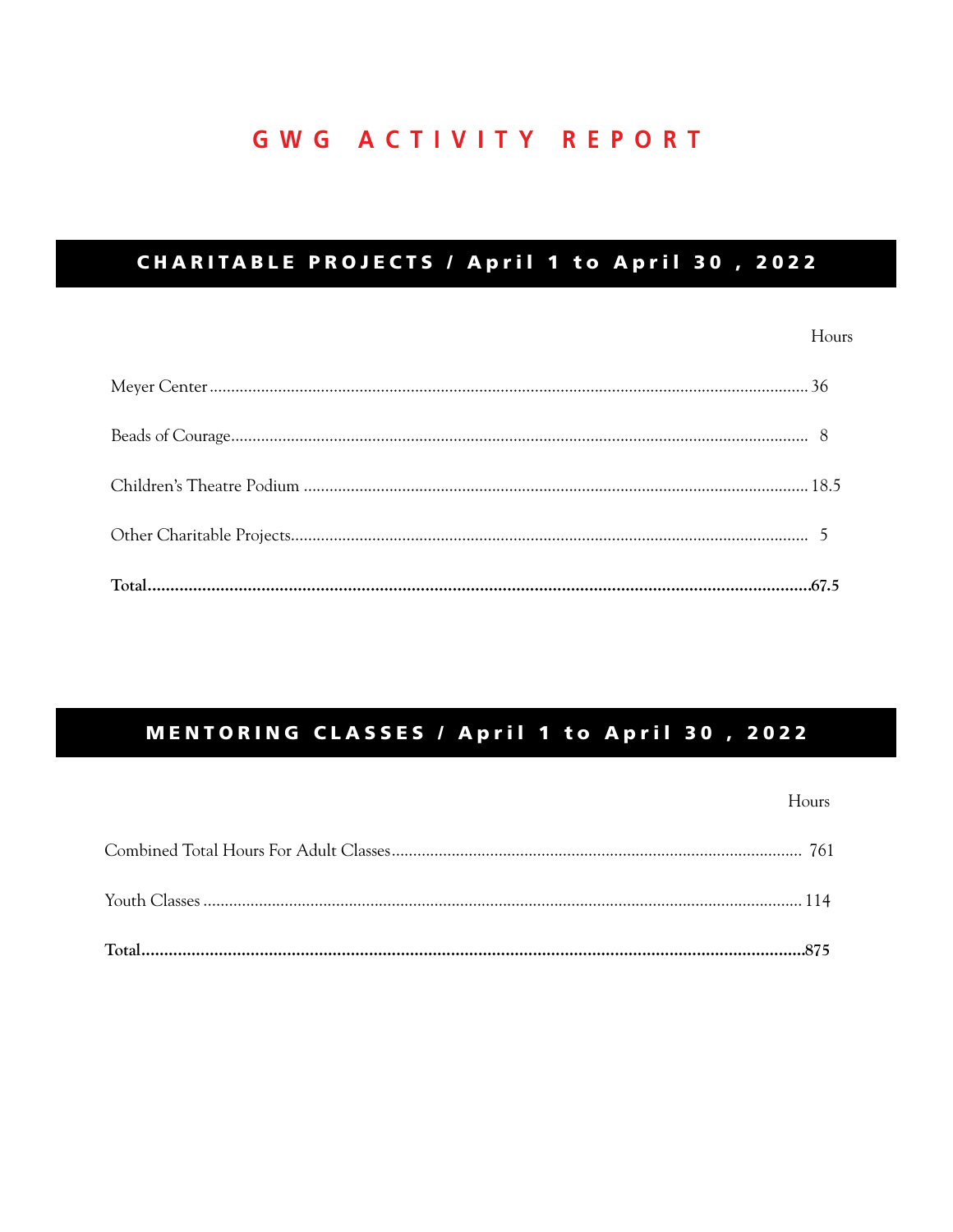## **JUNE CALENDAR OF CLASSES**

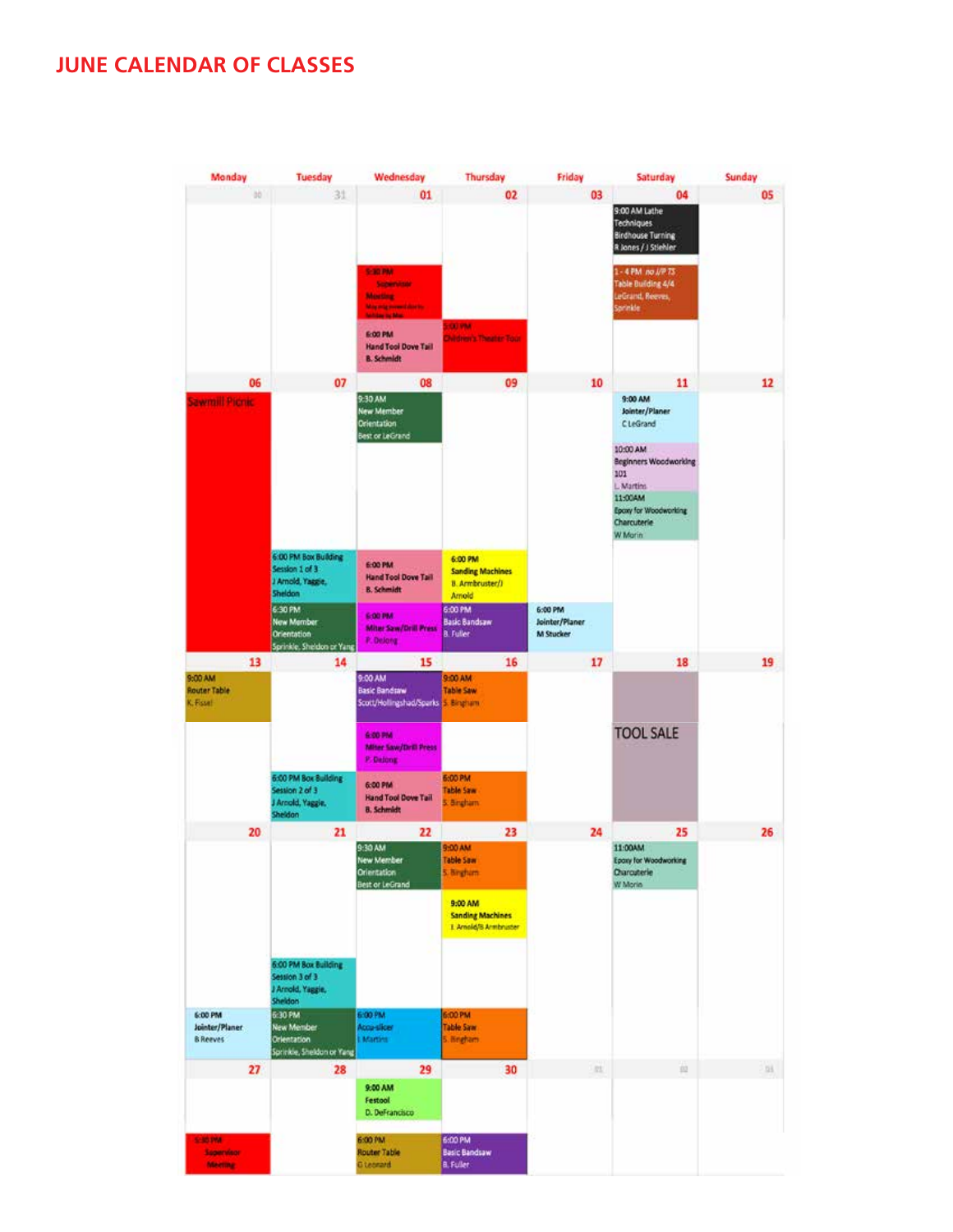### **GUILD HISTORY**

Aubrey Rogers

## Part 22 June 2022

In June 2012, the annual sawmill cookout featured Philip Dean and his Woodmiser and Tommy Thompson cooking the chicken. In those days members were asked to bring salads, fruit, bread, casseroles, and deserts, and of course logs. Entertainment was provided by Pacesetters Square Dance Club, one of the largest in the state with 75 members.

The Spartanburg Art Museum is hosting an exhibit of Michael McDunn's furniture pieces from work produced in 1982 - 2011. It includes an opening reception and gallery talk, and as part of the show Michael will be giving a demonstration at the museum on Sunday June 3: inspiration!

Steve Padula, shop superintendent, describe the procedure followed by the 38 supervisors currently manning the shop. Taking holidays into account supervisors covered 94% of the shifts scheduled from September to May. We have a group of men and women who not only dedicate their time supervising several shifts each month, but also attend a monthly supervisors meeting, ironing out any problems and filling out the schedule.

The May speaker was excellent, Scott DeWard, Gluing Techniques. Highlighted were many types of glue,



he showed how they are applied, and more importantly how they are clamped, using such things as rubber bands and many forms of clamps, some hand made.

Mark Adams -master instructor, comes to the GWG in August. There are sixteen Guild Associate Members. Steve Padula stepped down as Secretary due to his appointment as Shop Superintendent. Fifteen members joined the Guild in the past two years.

From the Presidents Corner, Buzz Sprinkle summarized the activities

of the various officers that makes the Guild run smoothly. He said, "the Greenville Woodworkers Guild is truly an amazing organization:" It is obvious from his detailed description of each position there is a lot of work that goes into keeping us operational. Buzz put the committee in place that created our organization that we continue to use today.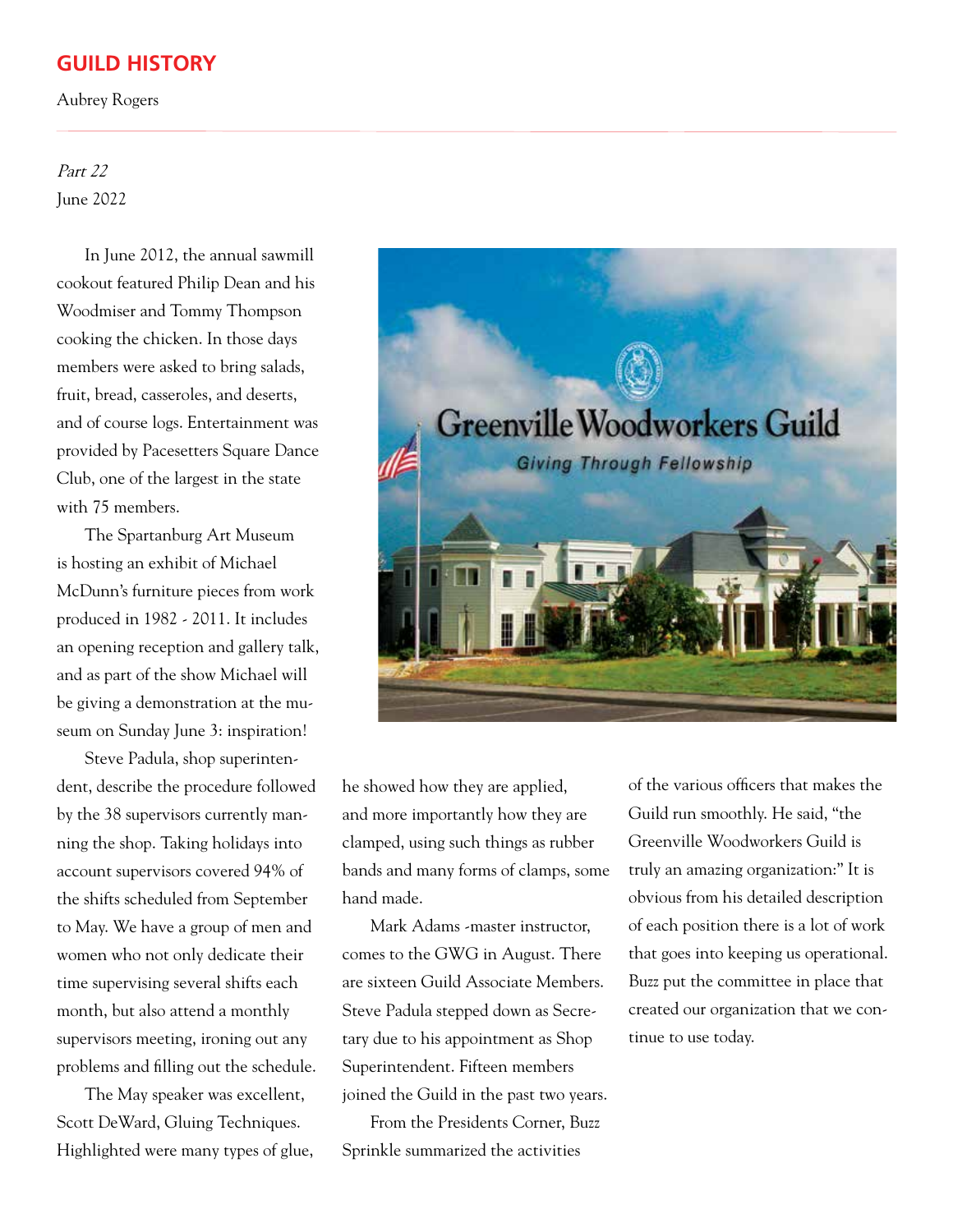## **MEMBER'S PROJECTS**



Butterfly cake stand by Karen Sheldon

Segmented Turning by Van Matthews







Epoxy filled and coated board by Tom Weinandy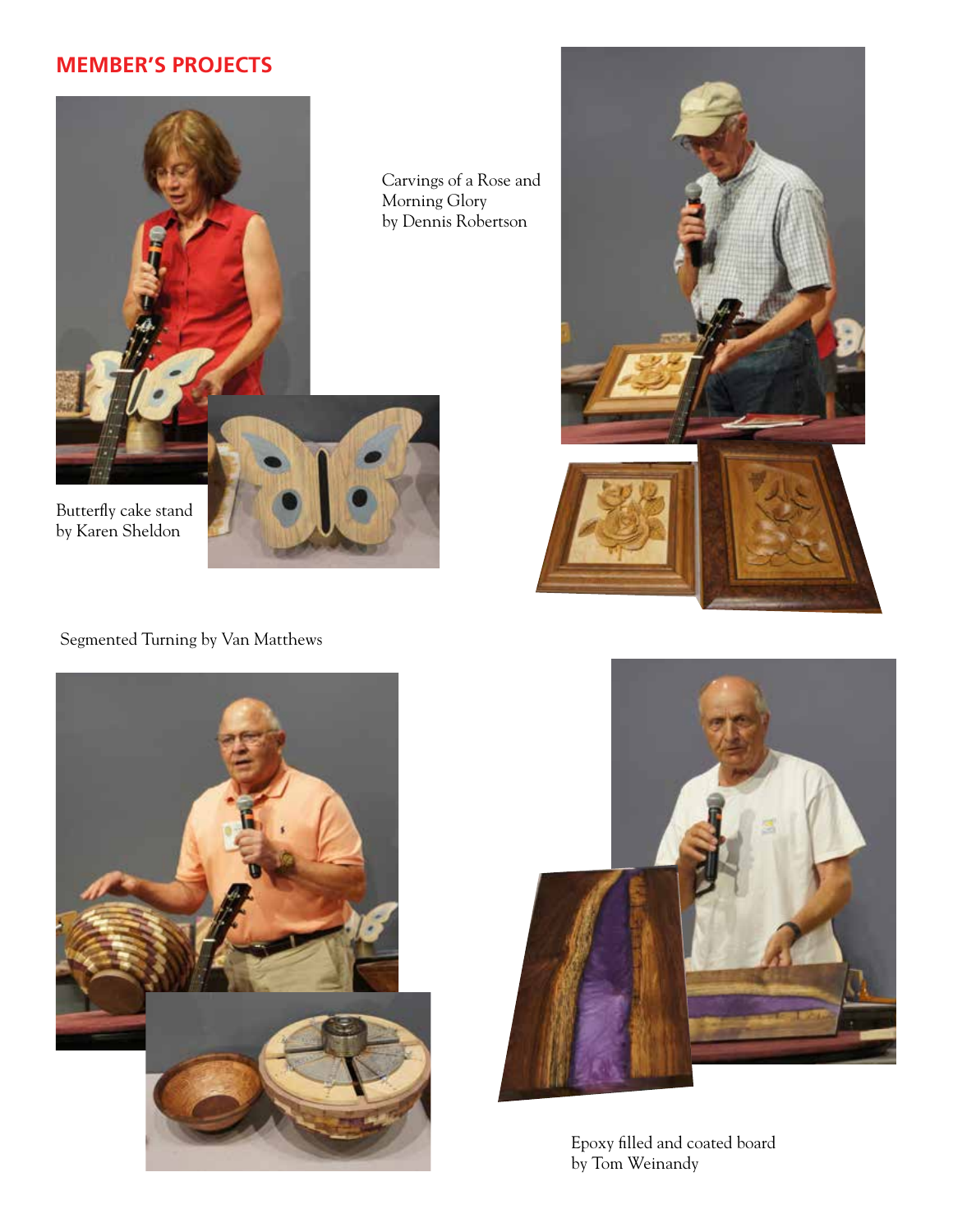



Box and tray by Mike Smale



Elephant Box and Knives by Rick Landin

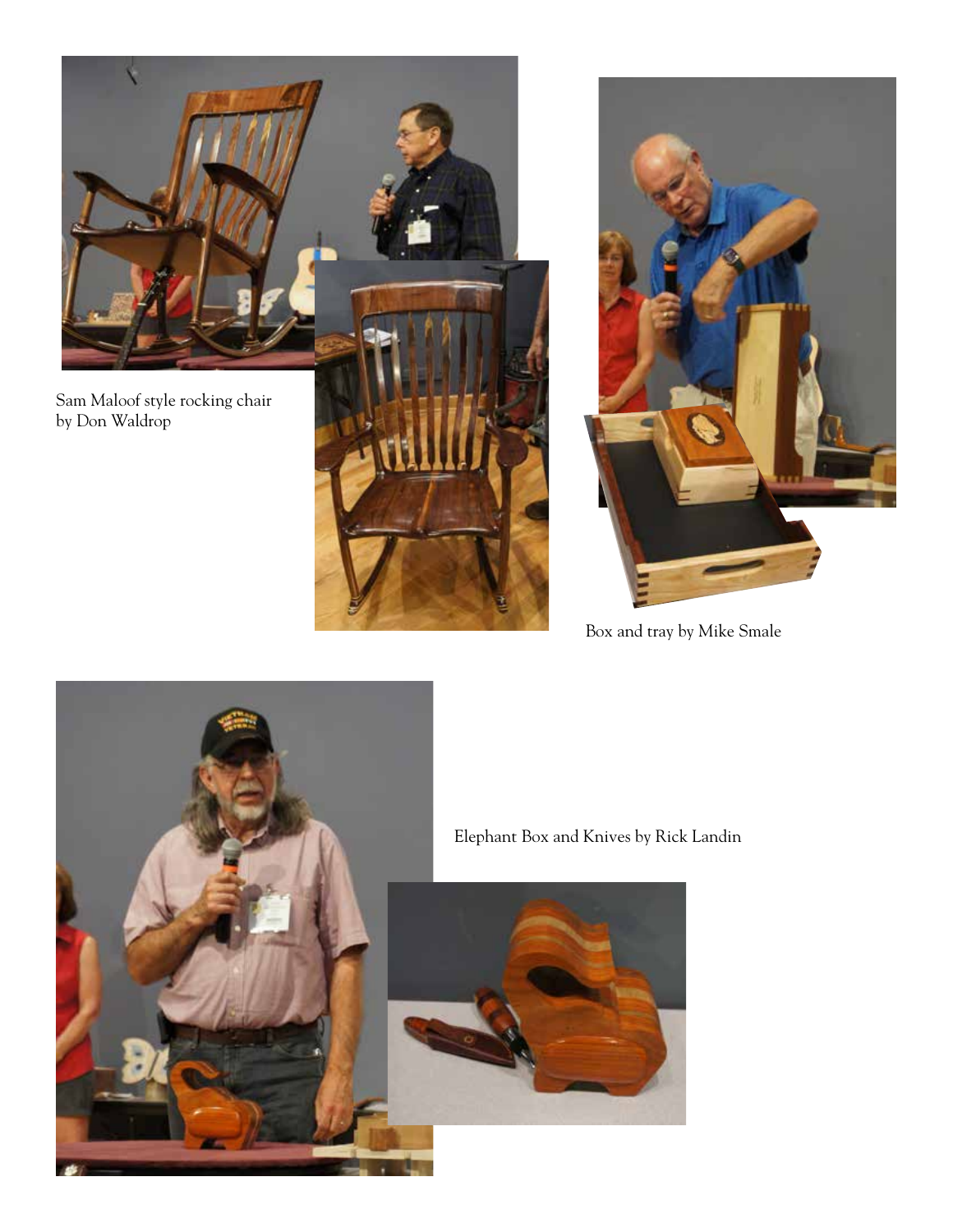



Cutting boards using SpectraPly by Dan Pollock

End table by Casey Woody